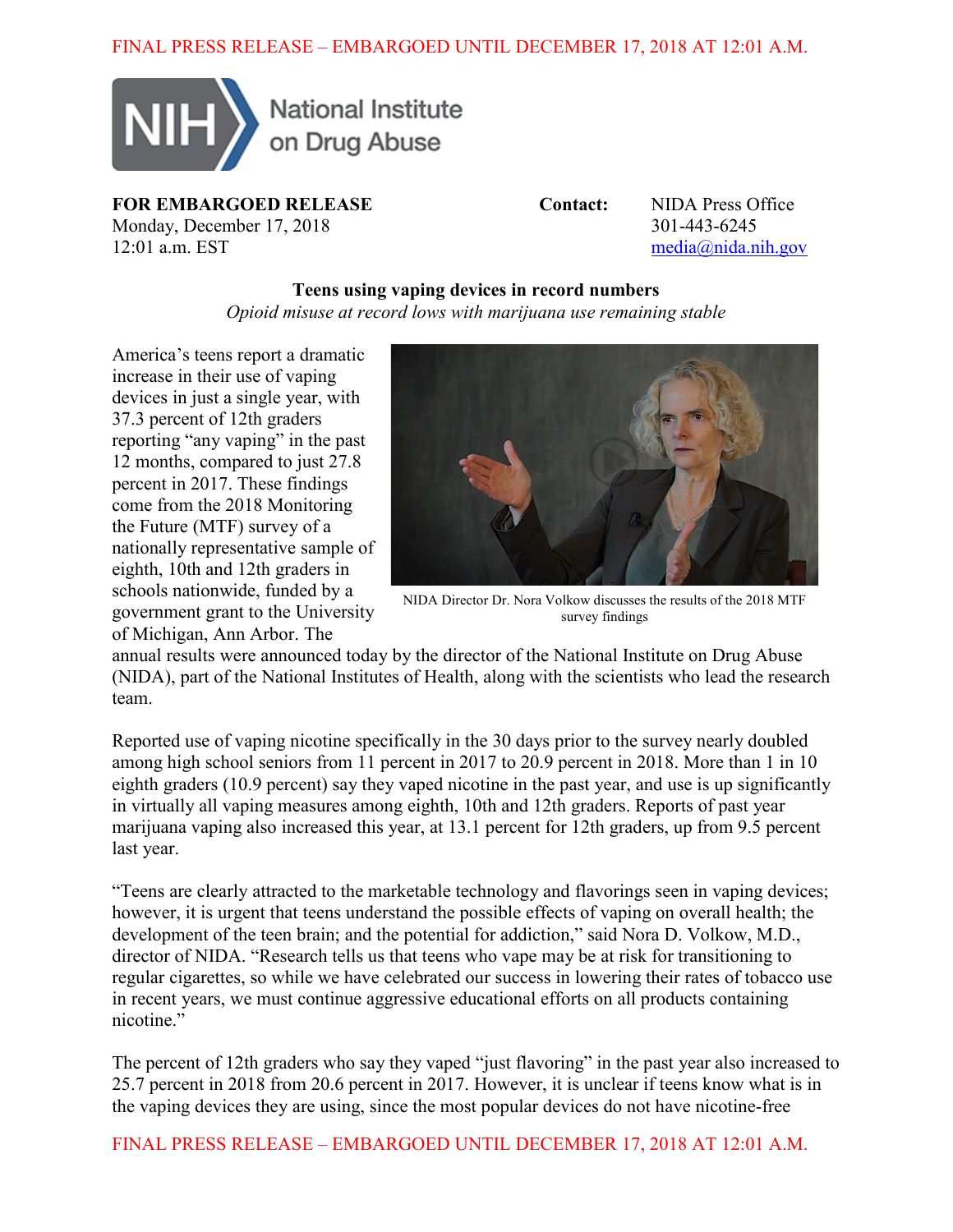options, and some labeling has been shown to be inaccurate. There was also a significant jump in perceived availability of vaping devices and liquids in eighth and 10th graders, with 45.7 percent and 66.6 percent, respectively, saying the devices are "fairly easy" or "very easy" to get.

There is more information on the survey's vaping findings in this week's issue of *The New England Journal of Medicine.* In a [letter to the editor](http://www.nejm.org/doi/full/10.1056/NEJMc1814130) written by Dr. Richard Miech, the MTF study team lead. Dr. Miech points out that the one-year increases in the prevalence of nicotine vaping translate into approximately 1.3 million additional adolescents who vaped in 2018, as compared with 2017. The increase in vaping rates between 2017-2018 also aligns with the recently released CDC/FDA government funded National Youth Tobacco [Survey.](https://www.fda.gov/TobaccoProducts/PublicHealthEducation/ProtectingKidsfromTobacco/ucm405173.htm)

### **Tobacco**

This year's survey shows regular tobacco is still at its lowest point in the survey since it began measuring it, with only 3.6 percent of high school seniors smoking daily, compared to 22.4 percent two decades ago. Smoking tobacco with a hookah is significantly lower than five years ago, at 7.8 percent in the past year among high school seniors, compared to 21.4 percent in 2013.

### **Opioids**

The alarming news about vaping is in sharp contrast to the good news about teenage opioid use. The past year use of narcotics other than heroin (i.e., prescription opioids) is at 3.4 percent among 12th graders—a significant change from 4.2 percent in 2017. Only 1.7 percent of high school seniors report misuse of Vicodin in the past year, compared to a peak of 10.5 percent 15 years ago. It is also important to note that heroin use in all three grades remains very low with only 0.4 percent of 12th graders reporting past year use.

"With illicit opioid use at generally the lowest in the history of the survey, it is possible that being in high school offers a protective effect against opioid misuse and addiction," said Dr. Volkow. "We will be focusing much of our new prevention research on the period of time when teens transition out of school into the adult world and become exposed to the dangerous use of these drugs."

### **Marijuana and Other Drugs**

Close to 1 in 4 high school seniors report use of an illicit drug in the past month, led by marijuana use. Rates of overall marijuana use are steady, with 5.8 percent of 12th graders reporting daily use. Daily use of marijuana has been reported by high school seniors for the past 20 years at somewhere between 5.0 and 6.6 percent. Past year rates of marijuana use are generally steady among sophomores and seniors, showing as 27.5 percent for 10th graders and 35.9 percent for 12th graders. However, there is a significant five-year drop among eighth graders—from 12.7 percent in 2013 to 10.5 percent in 2018. There continues to be more 12th graders who report using marijuana every day than smoking cigarettes (5.8 percent vs. 3.6 percent) and only 26.7 percent of 12th graders think regular marijuana use offers great risk of harm.

Other illicit drugs, including cocaine, synthetic cannabinoids, and MDMA remain close to historic lows. Inhalants, the only drug category that is usually higher among younger teens, is reported at 4.6 among eighth graders, compared to a peak of 12.8 percent in 1995.

### **Alcohol**

FINAL PRESS RELEASE – EMBARGOED UNTIL DECEMBER 17, 2018 AT 12:01 A.M. There is positive news related to teen drinking with just 17.5 percent of 12th graders saying they have been drunk in the past 30 days, down significantly from five years ago, when it was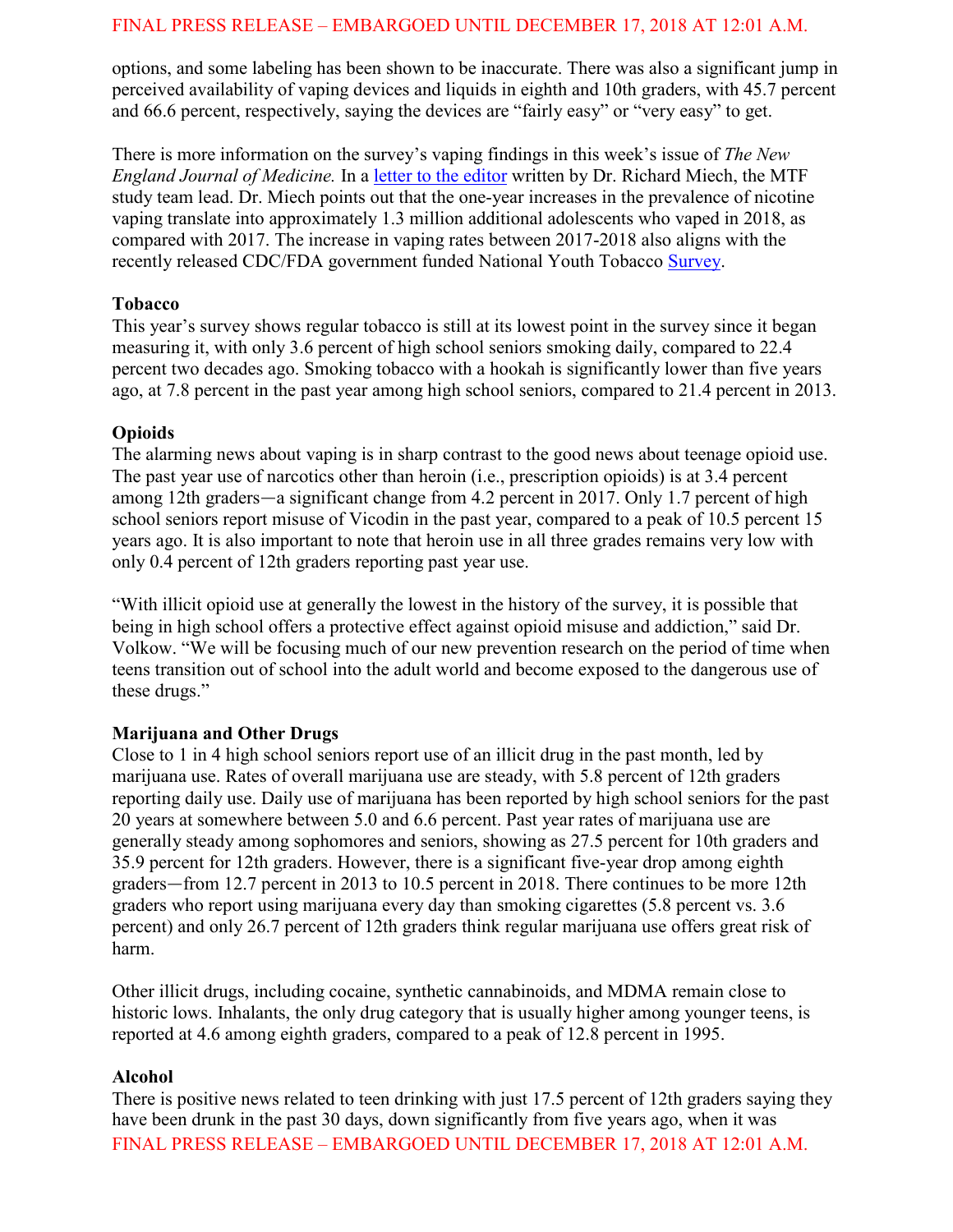reported at 26 percent. Reports of binge drinking (five or more drinks in a row in the past two weeks) is down significantly among 12th graders, at 13.8 percent—down from 16.6 percent in 2017, and compared to 31.5 percent when the rates peaked in 1998. These findings represent the lowest rates seen for these alcohol measures since the survey began asking the questions.

"We are encouraged to see continued declines in a variety of measures of underage alcohol use," said George F. Koob, Ph.D., director of the National Institute on Alcohol Abuse and Alcoholism. "The new data, however, underscore that far too many young people continue to drink at a time in their lives when their brains and bodies are quite vulnerable to alcohol-related harms. We remain committed to developing and improving strategies to prevent the onset of drinking among youth, so that more young people can be spared the consequences of alcohol misuse."



The MTF survey releases findings the same year the data is collected. It has been conducted by researchers at the University of Michigan at Ann Arbor since 1975.

Overall, 44,482 students from 392 public and private schools participated in this year's MTF survey. Since 1975, the survey has measured drug, alcohol, and cigarette use and related attitudes in 12th graders nationwide. Eighth and 10th graders were added to the survey in 1991. Survey participants generally report their drug use behaviors across three-time periods:

lifetime, past year, and past month. NIDA has provided grant funding for the survey since its inception. MTF is funded under grant number DA001411. Additional information on the MTF Survey can be found at [www.drugabuse.gov/drugpages/MTF.html.](http://www.drugabuse.gov/drugpages/MTF.html) The University of Michigan press release can be found at [http://monitoringthefuture.org.](http://monitoringthefuture.org/)

MTF is one of three major surveys supported by the U.S. Department of Health and Human Services that provide data on substance use among youth. The others are the National Survey on Drug Use and Health and the Youth Risk Behavior Survey.

The National Survey on Drug Use and Health, supported by the Substance Abuse and Mental Health Services Administration, is the primary source of statistical information on substance use in the U.S. population 12 years of age and older. More information is available at: [http://www.samhsa.gov/data/population-data-nsduh.](http://www.samhsa.gov/data/population-data-nsduh)

The Youth Risk Behavior Survey, part of HHS's Centers for Disease Control and Prevention's Youth Risk Behavior Surveillance System, is a school–based survey that collects data from students in grades nine–12. The survey includes questions on a wide variety of health-related risk behaviors, including substance abuse. More information is available at [www.cdc.gov/HealthyYouth/yrbs/index.htm.](http://www.cdc.gov/HealthyYouth/yrbs/index.htm) Additionally, the National Youth Tobacco Survey, a school-based survey of U.S. students in grades six–12 conducted by the CDC in collaboration with the Food and Drug Administration, collects data on the use of multiple tobacco products, including e-cigarettes. More information is available at [www.cdc.gov/tobacco/data\\_statistics/surveys/NYTS/.](http://www.cdc.gov/tobacco/data_statistics/surveys/NYTS/)